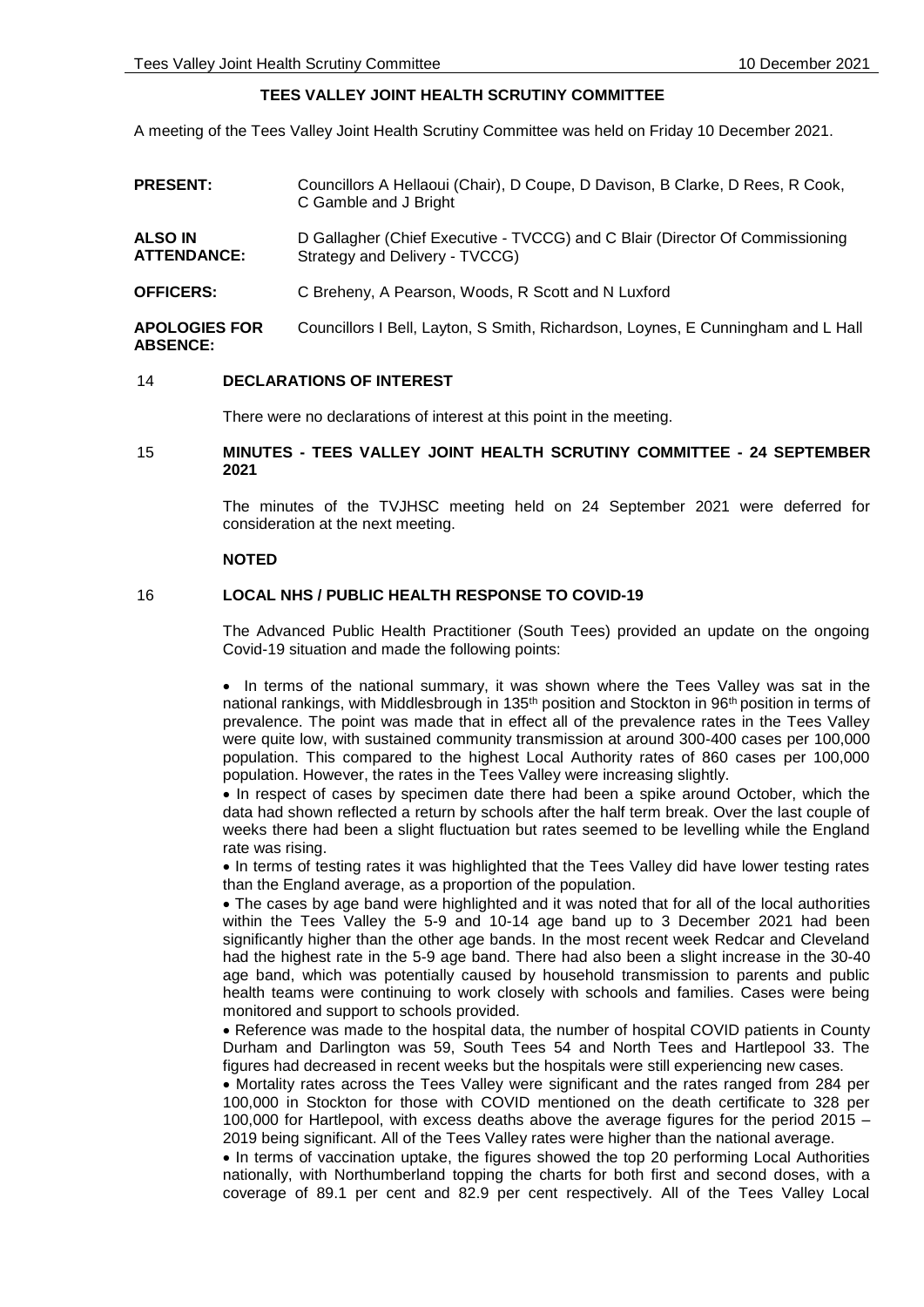Authorities had coverage rates above the national average of 78.2 per cent for first dose and 71.6 per cent for second dose, with the exception of Middlesbrough where coverage was 74.7 per cent and 67.1 per cent respectively. A real positive was that the booster uptake across all five local authorities was above the national average. Sustained efforts were being made to increase the vaccination rates and a pop up vaccination clinic had been held in Middlesbrough yesterday with 477 people attending for both first and second dose vaccinations. From January 2022 a rolling programme of pop-up vaccination clinics would be held.

• In effect the percentage coverage reflected the deprivation demographics across the Tees Valley, with Darlington and Redcar and Cleveland being more affluent than Middlesbrough and Hartlepool and thereby having higher take up rates of the vaccine. Middlesbrough's figures were also impacted by a higher BME population, as vaccination rates in these communities tended to be a bit lower.

• In terms of the new Omicron variant it was advised that was displaying a growth advantage over Delta. This assessment was based on analysis of UK data showing an increased household transmission risk, increased secondary attack rates and increased growth rates compared. Omicron was likely to outcompete Delta in the UK and predominate. With regard to severity there was insufficient data at this time to assess infection severity, which was expected in the early period of emergence of a new variant.

 At present there were no known cases of the Omicron variant in the Tees Valley but cases were rising nationally.

 With regard to the JCVI advice on vaccinations in response to Omicron booster eligibility had been expanded to include all adults aged 18 to 39 years, as long as there had been a three month gap from the second dose. The booster was to be offered in descending age groups, with priority given to the vaccination of older adults and those in an at-risk group.

• The 12 to 15 year old cohort were currently being offered a second dose of the Pfizer vaccine so long as there had been a minimum of 12 weeks from the first dose. Phase 1 had been completed and the Tees Valley was now moving into phase 2.

• Plans were in development to develop capacity & workforce (CCG lead), with quidance expected to be released today.

The Director of Commissioning, Strategy and Delivery at Tees Valley Clinical Commissioning Group (CCG) advised that there was still a sustained degree of pressure in the healthcare system. Covid admissions to hospital had remained fairly static since the summer and that was being managed but the full impact of the Omicron strain was not yet known. At this point in time progress was being made in respect of planned operations and routine outpatient clinics were taking place as normal.

The Chief Executive of Tees Valley CCG advised that the vaccination programme was a moving feast because of announcements that were being made nationally. Huge progress was being made locally thanks to a combined effort the central team in Newcastle, the Primary Care Networks, the Pharmacies, the Hospitals, the school providers and significantly colleagues in the Public Health Department and the local authorities. There had been a fantastic team effort and the numbers were good but there was a need to try and vaccinate as many people as possible. The challenge would be how to turn the vaccination programme into business as usual, as it would be a programme that would need to be implemented for at least the next few years.

On behalf of the Committee the Chair expressed her thanks to everyone within the NHS and all of the other organisations involved in making the vaccination programme such a success. Members were afforded the opportunity to ask questions in respect of the information provided and a number of issues were raised.

It was queried as to why the gap between doses had been reduced so significantly, from six months down to three. In response it was advised that the decision to reduce the gap was symptomatic of learning from experience and as knowledge shifted and changed so did the response. Experience had shown that there was no advantage to waiting the six months and the reduction in time simply helped ensure more people received their booster vaccination sooner.

Reference was made to current vaccination uptake rate for 12 to 15 year olds in the Tees Valley, as it had not been very high. The second vaccine was now being offered and it was queried whether the take up rate had increased. In response it was advised that one of the initial challenges had been the speed at which had the programme had been mobilised from the Government directive. There had been issues with consent, parental knowledge and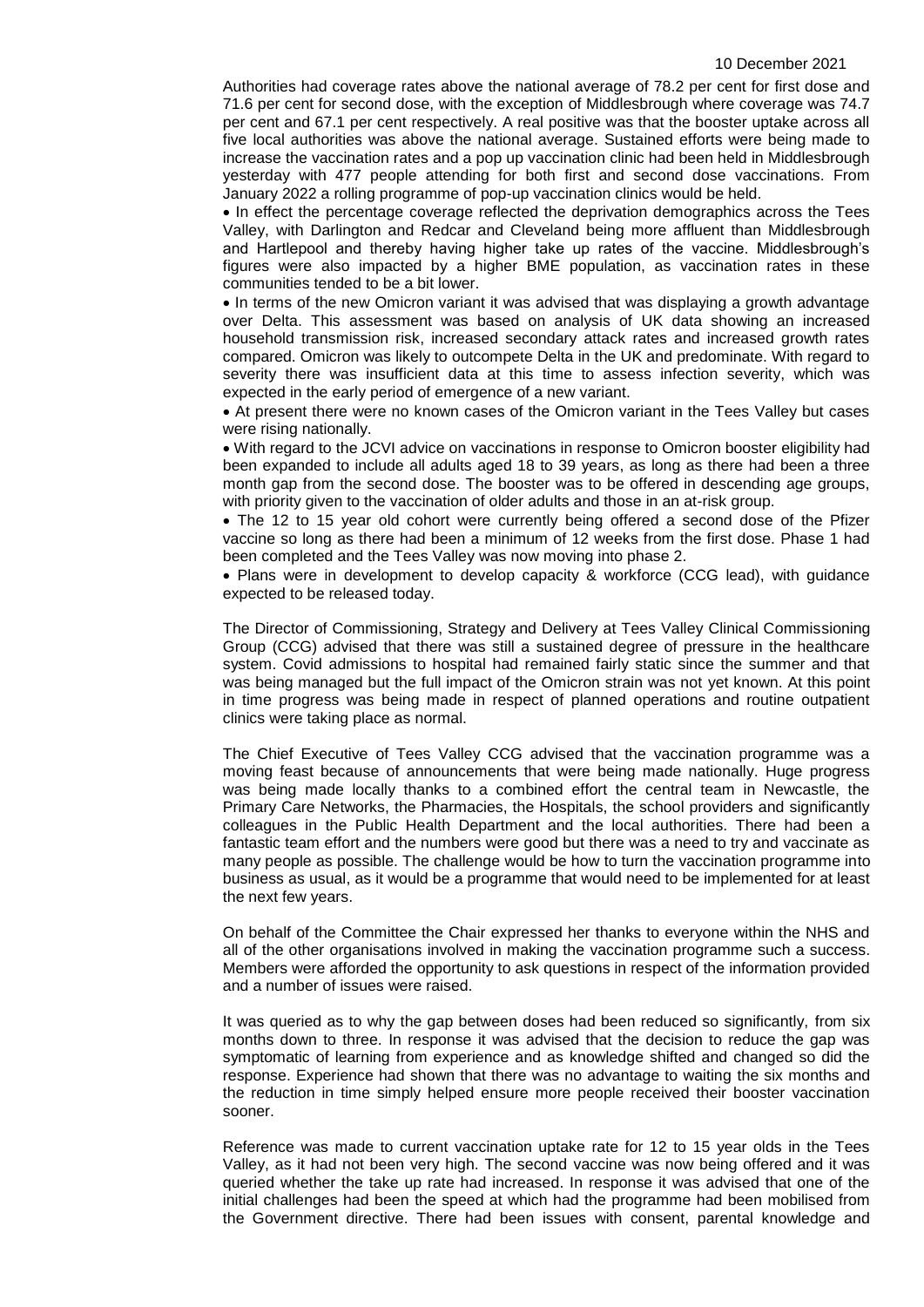making booking arrangements with the schools. It was acknowledged that there had not been a great uptake with phase 1, as the vaccination teams had had limited time within the schools. However, it would now be a rolling programme and an out of school offer was also in place. A revisit to the schools was being arranged and it was hoped that uptake of the offer would improve.

Concerns were expressed in respect of the vaccine take up rates amongst the younger cohorts and a reluctance by many to continue to wear face masks. It was queried as to how this was to be encouraged given there were still many cases of Covid-19 present within the community. It was advised that was no single solution and it was a case of everyone repeating the message and emphasising the importance of being vaccinated and wearing face masks in public places. Joined up communications between all of the organisations was of the utmost importance and there was a significant amount of work being undertaken between the Council's and Health's communication leads to ensure those messages were being heard.

Reference was made to the allocation of the pop up clinics, as some of the locations used had very limited car parking provision for disabled users. It was queried whether ward councillors could be involved in suggesting appropriate venues. It was advised that the Teeswide Vaccination Board, headed up by Dr Janet Walker was responsible for co-ordinating the programme. The best way for ward councillors to put forward suggestions was for them to contact their Public Health teams directly, as the teams were key in delivering the vaccination programmes.

Reference was made to the death rate from Covid-19 within the Tees Valley and it was confirmed that the rates for the Tees Valley were higher than the England average. The view was expressed that there were a number of complex factors for the rates including the general health of the population, high levels of deprivation and the high prevalence of Covid-19 in the sub-region at various times during the pandemic.

**ORDERED** that the information presented be noted.

# 17 **TVCCG - UPDATE**

The Director of Commissioning and Strategy at TV CCG gave a presentation entitled Breast Diagnostic Services Current Position. The presentation highlighted background information, the work undertaken over the last year, how the public, service users and stakeholders had been involved in the engagement exercises, the themes that had emerged and the next steps in this journey.

It was noted that although the Covid-19 pandemic had halted some of the progress following the patient engagement exercise. Both North and South Tees Trusts had continued to collaborate to maintain the service for patients through very difficult times. Some themes identified from the engagement included;

- The Breast Diagnostic Service was evaluated well by survey respondents with 95% rating the service either good or very good.
- Positive comments had been made about the high standard of care received, the professionalism of staff, the excellent communication as well as the efficiency of the service.
- A number of respondents had expressed their frustration with the closure of the James Cook service
- Linked to the above it had been noted that some patients were unaware of the 'onestop-shop' approach at North Tees and better communication of this would have supported reduced patient frustrations and uncertainty.

In terms of next steps the Tees Valley system partners had agreed to implement and expand the use of innovative 'Free-Flap Surgery' (where appropriate), as part of the Breast Cancer pathway to improve outcomes for patients. This surgery would be performed at James Cook Hospital and had commenced in October 2021.

In addition the Northern Cancer Alliance had established a Managed Clinical Network for Breast Cancer Services. The vision of the managed clinical network was to enhance the quality of breast cancer services including breast cancer screening, diagnostics and treatment services, thus enhancing care across organisations; jointly reducing inequality, improving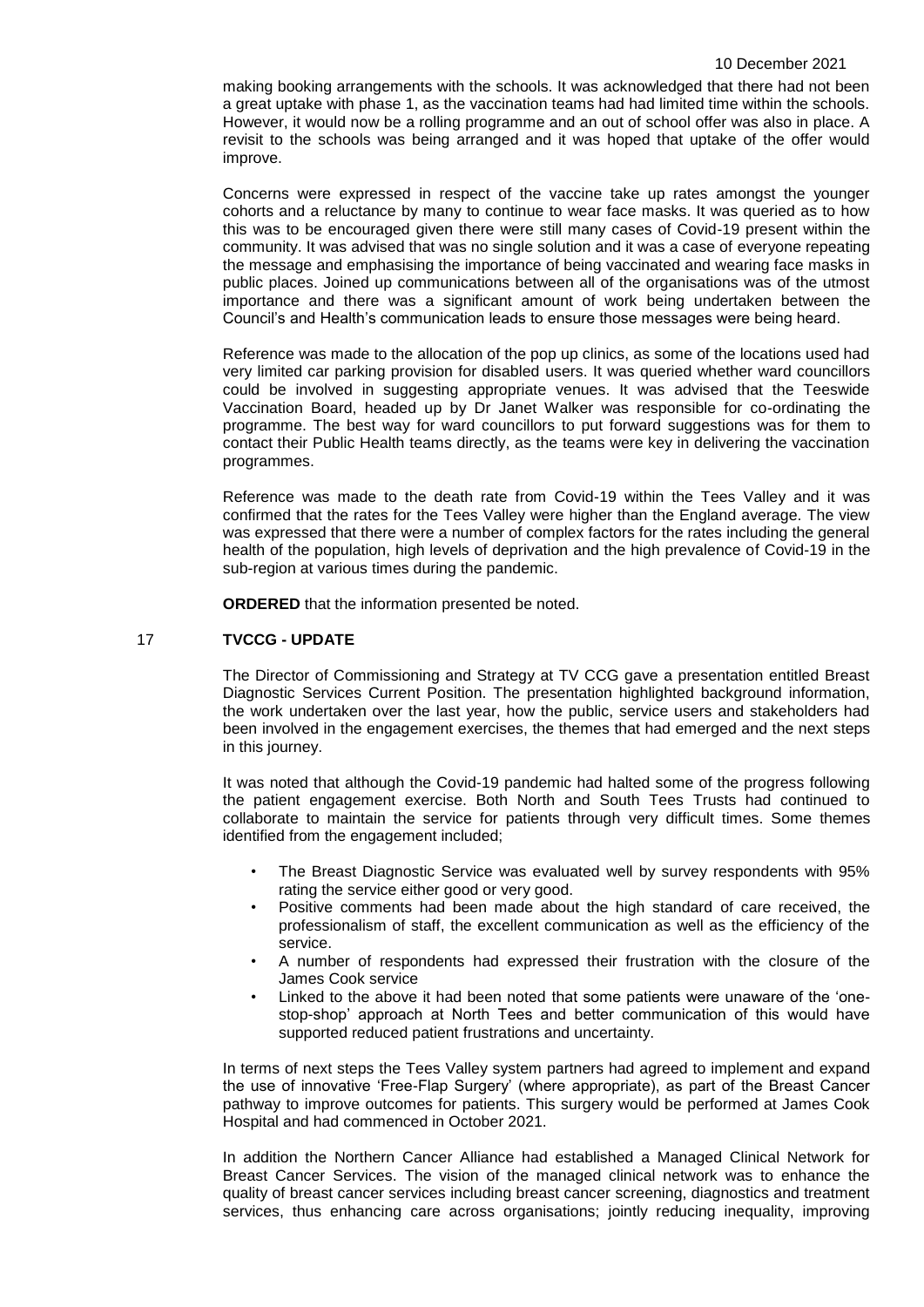outcomes and patient experience in alignment with the recommendations in the NHS Long Term Plan. Future plans for the service model would be progressed through this approach, with an initial focus on building capacity and resilience in the breast imaging workforce.

In the meantime the service would continue to be delivered from North Tees as it was the safest and most effective way of ensuring that those presenting with symptomatic breast conditions were able to access the treatment they required. It was advised that in terms of the national standard the target was currently that 93 per cent of patients presenting on this pathway should be seen within a clinic within two weeks. In the Tees Valley 94 per cent of patients were currently being seen within two weeks, which was significantly higher than the England average of around 84 to 85 per cent. The current pathway was effective and there were mitigations in place to assist with any transport issues.

As part of the ensuing discussions the following points/questions were raised:

 Reference was made to the breast care facility available at the Friarage Hospital at Northallerton and whether further information could be provided on the type of care provided there. In response it was advised that a breast clinic continued to be delivered at the Friarage Hospital but that the service was delivered by colleagues from York and predominantly served patients from the North Yorkshire area. The majority of patients within the Tees Valley did now access the service via North Tees Hospital.

 A Member commented that it was great to hear that 94 per cent of patients within the Tees Valley were being seen within 2 weeks. However, it was queried whether for those that were not seen within that timeframe whether the longest wait times were know. It was advised that the waiting times were monitored and it was accepted nationally that there were inevitably a number of patients that would opt to defer their treatment for a variety of reasons. In addition proactive follow up work was undertaken where it was identified that patients were waiting longer than the national 2 week target.

 The work was such that no matter how much money was invested mental health services the work would increase, potentially a 40 per cent increase owing to COVID but if as a system we were able to get this right in terms of a system approach with Primary Care, VSC, TEWV and substance misuse services and agree on a system approach in which the patient came first and services would approach patients rather than the patient have to visit a whole host of services then we would have a service for the future.

• In response to a query regarding how many men in the Tees Valley suffered from breast cancer it was advised that these figures were available and would be provided to the Committee.

 Reference was made to the number of non-attendees and it was queried whether data in respect of this issue could be provided to the Committee. In response it was advised that the percentage of non-attendees was extremely low but that this information would be provided.

• In response to a query regarding transport it was advised that a patient transport offer was always available subject to the necessary criteria being met.

The Chief Executive of Tees Valley CCG gave a presentation entitled Adult Learning Disability Respite Update. The presentation provided a timeline of events between January 2020 and December 2021 as follows:-

 January 2020: CQC inspection resulting in a 'must do' action relating to compliance with the Mixed Sex Accommodation (MSA) regulation

 March 2020: Temporary closure of day and respite services in response to initial outbreak of Coivd-19. Outreach service formed

• Sept 2020 – Sept 2021: The project group discussed all service options and it was agreed that a revised service would be delivered that offered up to a maximum of 6 beds across the two sites (11 to 6 beds respite) due to further covid waves and staffing constraints

 Current state: As agreed with the project group, both units were open and offering a combined 6 places at any one time which was a reduced service capacity but meant the service could meet both the Infection Prevention Control (IPC) and the Mixed Sex Accommodation (MSA) regulations. Workforce challenges continued in line with all other health and social care provision.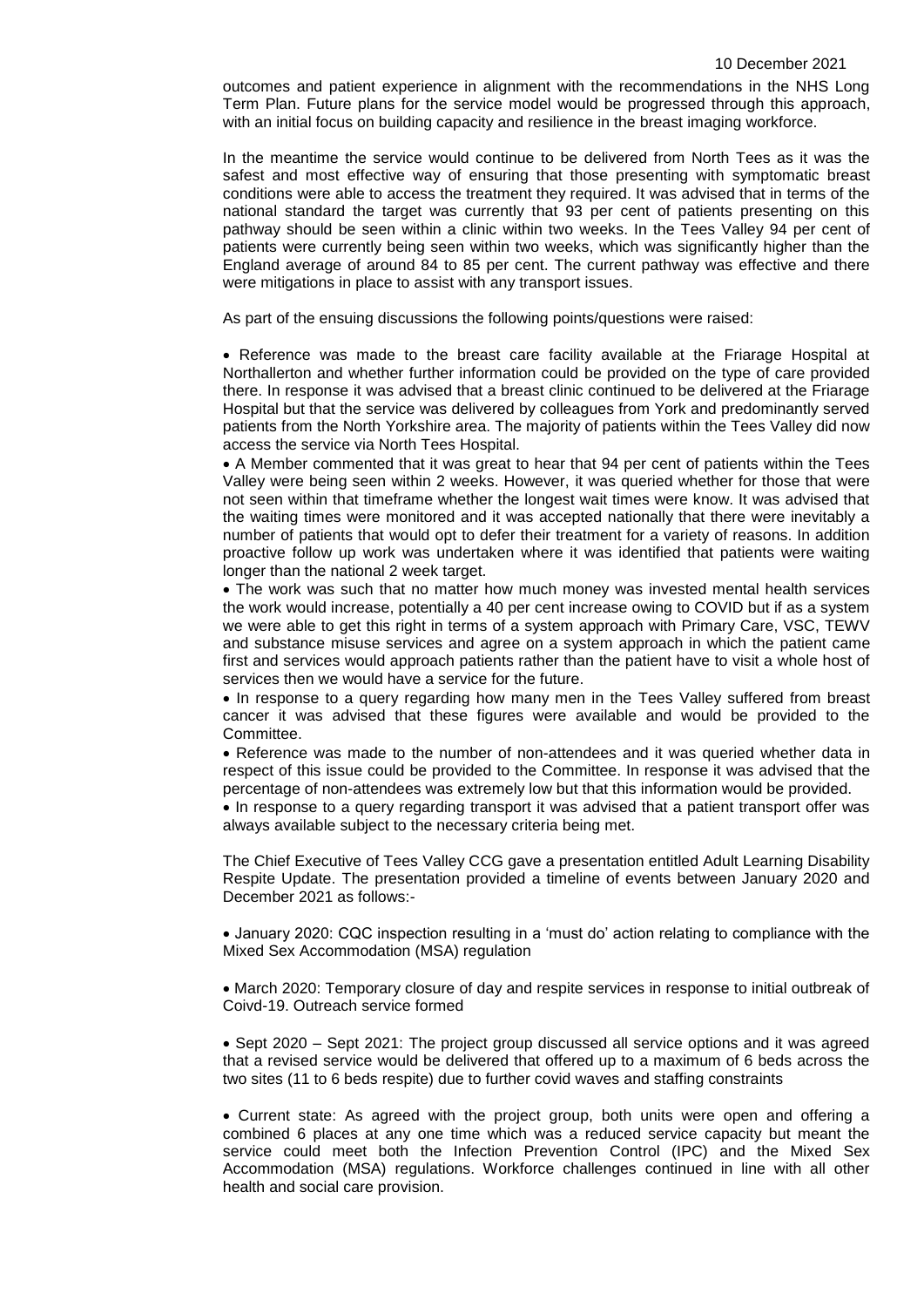Future state: The initial set of architect plans had been received exploring 4 options; remodel existing building, new build and use of two other TEWV estates. Further actions required with the view to review January 2022.

 Family Carers: remained engaged through frequent project group meetings, direct contact and regular updates. Representatives were appointed on the project group.

As part of the ensuing discussions the following points/questions were raised:

 Reference was made to email correspondence received by the Chair from a parent/carer of a patient in receipt of the respite service. The email made reference to the fact that until the architect's plans could be actioned patients were in receipt of a reduced service; 24 days respite in place of 33 days, as previously agreed. In response it was acknowledged that it had been extremely difficult for the families and they were very much involved in the project. Efforts were being made to move the project on as quickly as possible.

**AGREED** that the information contained in the presentation be noted and the additional details requested by Members be provided.

18 **TVJHSC VISIT TO LOTUS WARD - ACKLAM ROAD HOSPITAL - 9 DECEMBER 2021**

The Chair advised that further to the offer for a visit to be undertaken by the Committee to the Lotus Ward at Acklam Road Hospital, as provided by the Associate Director of Specialist Children and Young People Services at Cumberland, Northumberland, Tyne & Wear NHS Foundation Trust at the last meeting, a visit was held on 9 December 2021.

Feedback from the visit by those Members in attendance was requested and the following views were provided:-

- The visit was extremely impressive and the facilities were superb. The learning facilities available were excellent and the equipment that they had ensured the staff could keep in touch with the schools the children attended. The children had access to their own computer and the work the children had produced was particularly moving. Walking through the various wards it was understandably secure but the children had access to a basketball court and outdoor space where they could sit, play and even have a barbeque. It was such a clean and beautiful place. It was well resourced and well managed and all of the questions asked were really well answered. The rooms were also equipped with specialist technology to ensure that the young people could be easily monitored to reduce any risk of self-harm.
- Unobtrusive technology was present throughout the ward and the young people had access to a kitchen to cook meals for each other. A laundry room was also available, as was a music room and chill out spaces. The compassion and dedication of the staff was also noticeable.

During discussion the following points were raised:-

- It was queried as to the age of the children on the ward and it was advised that the children were aged 13 to 18. In terms of staffing the unit the Lotus Ward was extremely well staffed in terms of both the number and the level of qualified staff available. It was, however, recognised that nationally there was a shortage of specialist Children's Mental Health Nurses.
- In terms of demand there was currently no waiting list for young people to access the Lotus Ward. The unit was currently staffed to accommodate 6 young people, however, if an additional young person needed to be admitted the Trust would make the necessary arrangements.

**AGREED** that a letter of thanks be sent to the staff and young people at the Lotus Ward for hosting the visit.

#### 19 **NORTH EAST AMBULANCE SERVICE (NEAS) PERFORMANCE UPDATE**

Unfortunately representatives from NEAS were unable to attend the meeting but would be